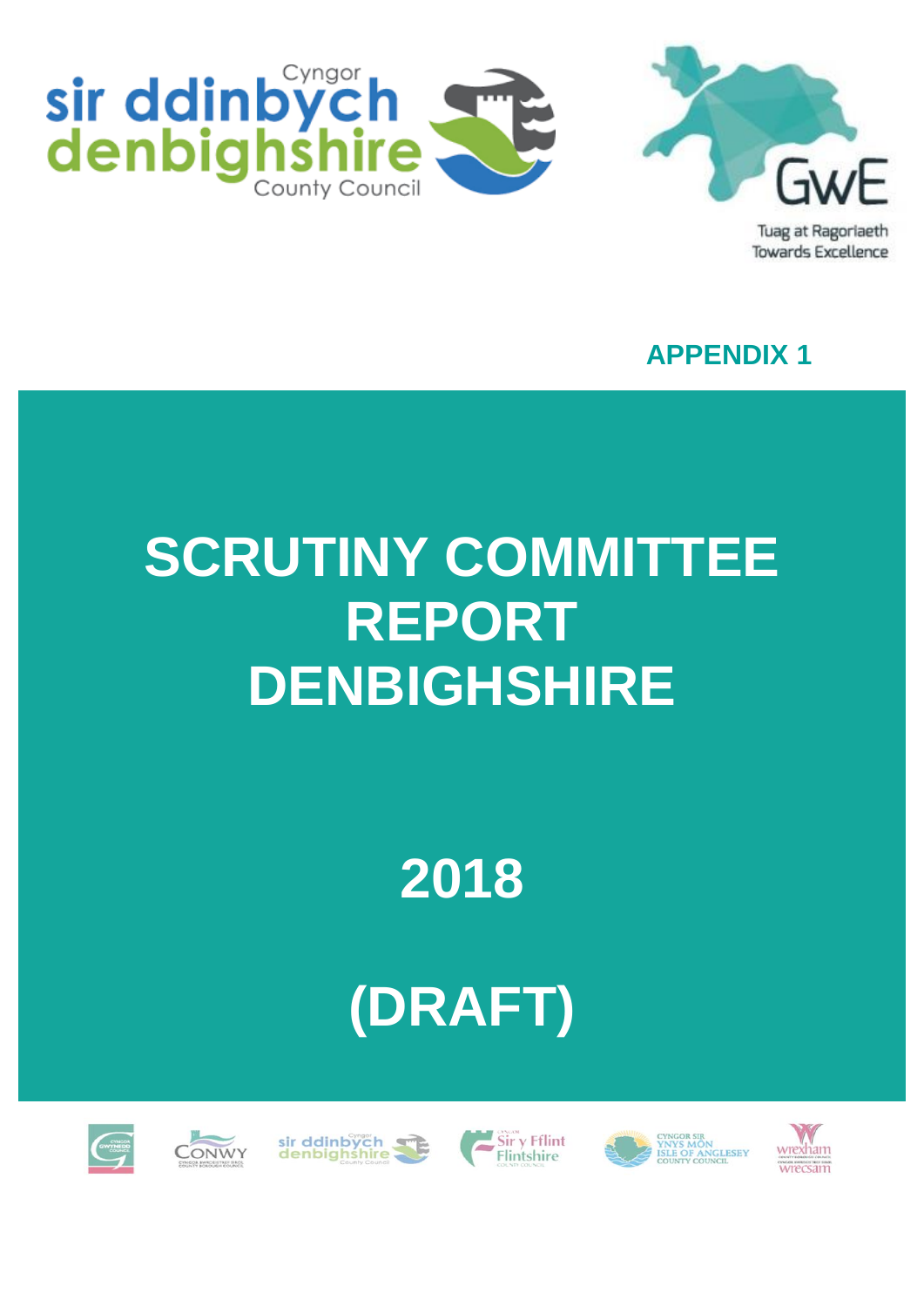# **CONTENT**

**1. Context**

## **2. Standards**

# **Overview of performance – Primary and Secondary**

- Foundation Phase
- Key Stage 2
- Key Stage 3
- Key Stage 4
- **3. Inspection Profile**
- **4. Target Setting**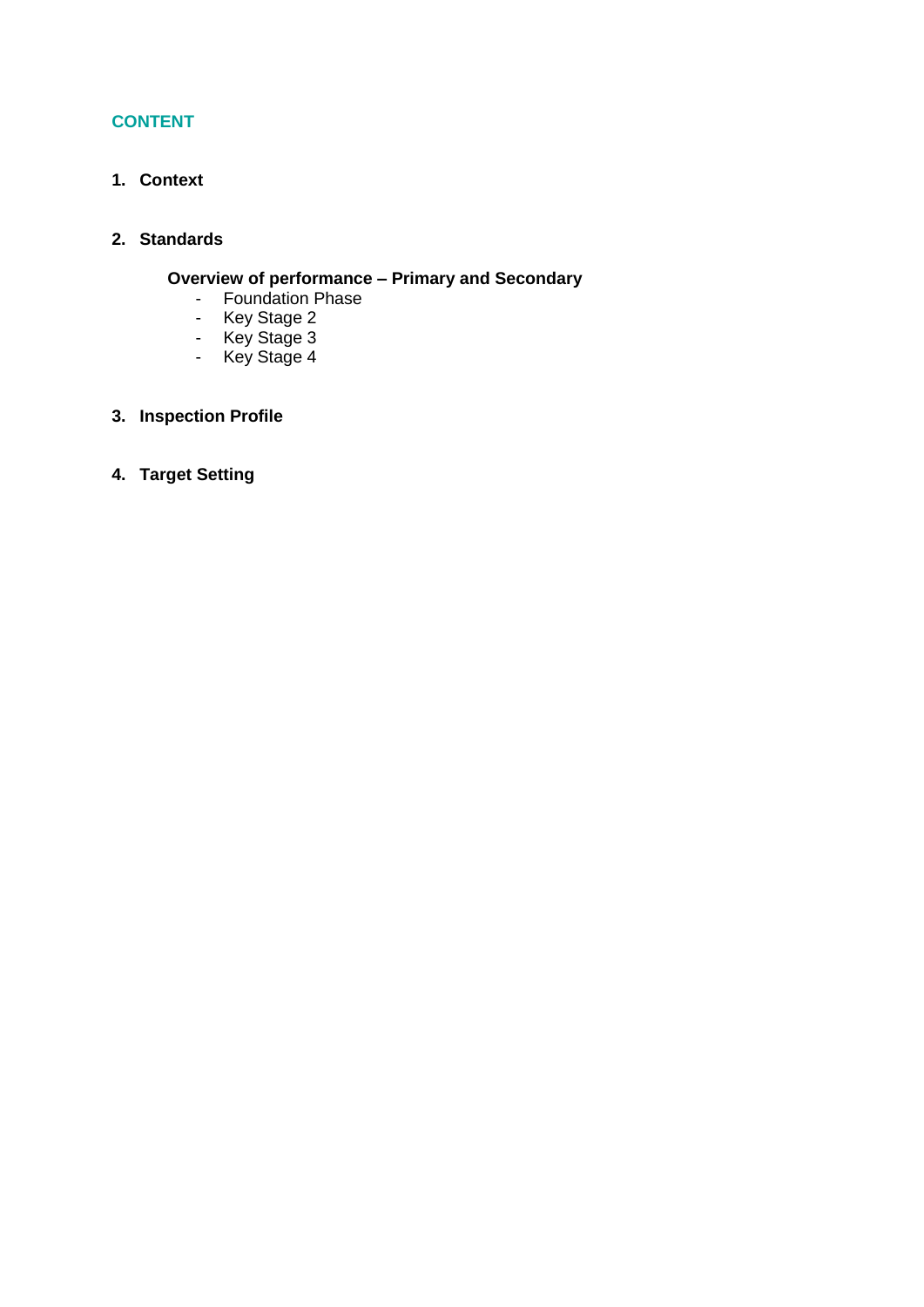### **1. STANDARDS - PRIMARY SCHOOLS**

### **FOUNDATION PHASE**

This year's results in the Foundation Phase shows a national decrease when compared to previous years. The main reason for this is the fact that new outcomes from the FP Assessment Framework have been used in language and mathematics. Many teachers are under the impression that there are higher expectations to achieve an Outcome and this is one factor that has led to less pupils achieving Outcome 5. This national decrease in the results is reflected in Denbighshire results. GwE anticipated this and has focused on improving provision in the Nursery and Reception classes, which will provide a robust base for achieving higher outcomes by the time the pupils reach the end of the Key Stage.

Foundation Phase outcomes for 2018 show a decrease when compared to previous years. The main reason for this is the fact that new, more challenging outcome descriptors from the Foundation Phase Assessment Framework have been used in language and mathematics. This national decrease in the results is reflected in Denbighshire's results. GwE anticipated this and has focused on improving provision in the Nursery and Reception classes, which will provide a robust base for achieving higher outcomes by the time the pupils reach the end of the Key Stage. The decrease in the percentage of pupils attaining the FPI in Denbighshire was significantly less than the dip nationally.

Denbighshire's performance at the higher than expected outcomes (outcome 6) in LLC(W) and PSD continues to be strong. Even though there are higher expectations to achieve this Outcome this year, the schools have raised the level of challenge to meet the new requirements. GwE's training and guidance for Foundation Phase teachers on how to target pupils that are on the border between O5/6 has contributed positively towards securing this result.

The performance difference between boys and girls has remained consistent in the Foundation Phase over the last few years and that pattern has continued despite the changes to the assessment requirements. The performance gap between the boys and the girls in Denbighshire is lower than the national average, but higher than the previous year.

The Foundation Phase Profile was introduced in September 2015 and it is statutory for schools to use the Profile to undertake baseline assessments of children at the start of Reception Year. When comparing end of phase assessments with the baseline assessment data (Foundation Phase Profile), Denbighshire pupils make above expected progress in all four areas.

#### **Key Stage 2**

Denbighshire's KS2 results at the expected level (level 4+) have continuously improved for the past six years. This year, Denbighshire's and the national performance is similar. Performance at the higher than expected levels is better than the previous year in Welsh and Maths.

Comparing end of Key Stage 2 data with end of Foundation Phase data, Denbighshire pupils make above expected progress in Welsh, English and Mathematics.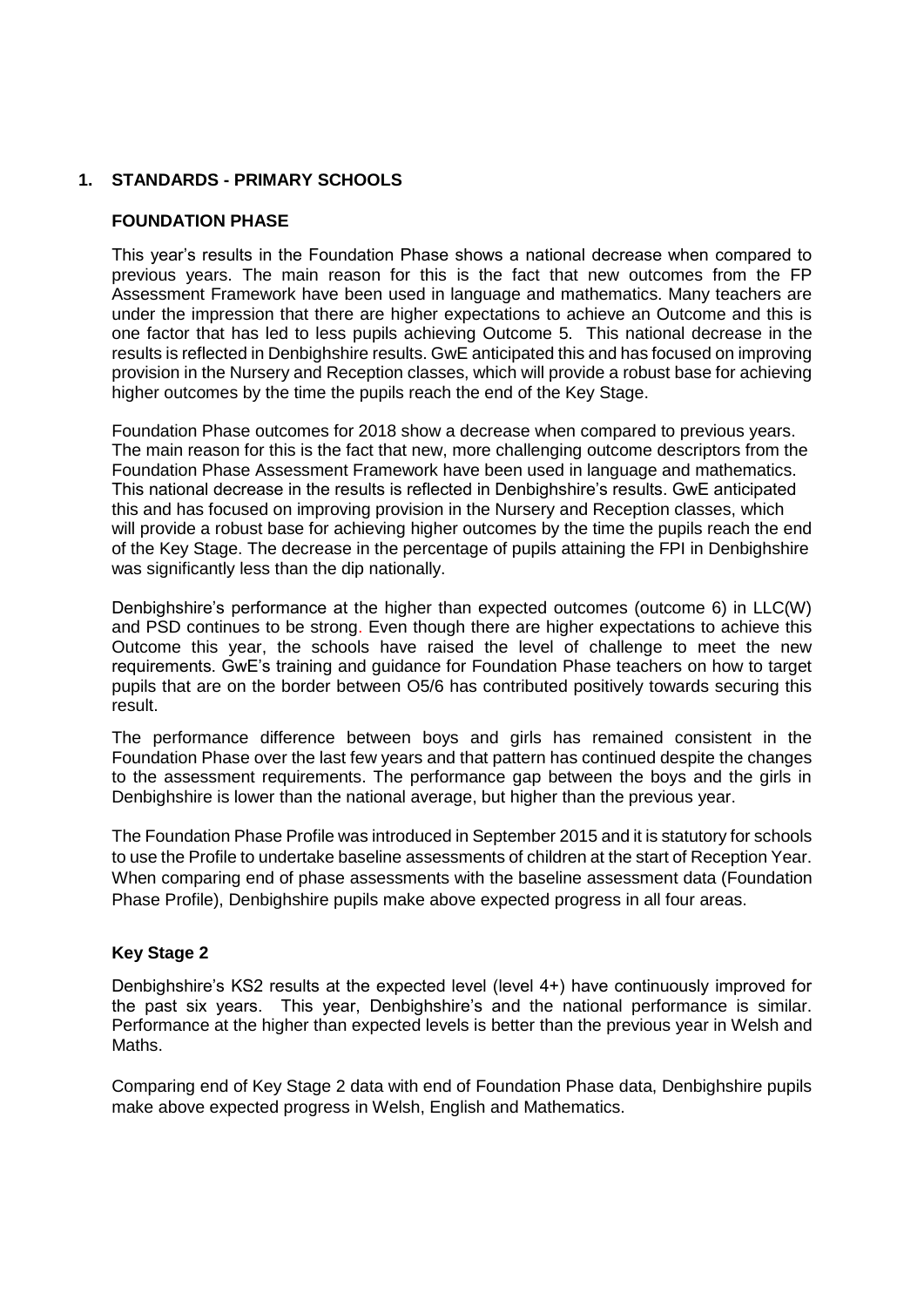### **Strengths and Successes**

- Foundation Phase Higher Outcomes (Outcome 6+) in Welsh and PSD.
- Schools have responded well to the various Foundation Phase training programmes provided. This is evidenced by the decrease in performance this year being considerably lower than nationally.
- Attendance at network meetings for Foundation Phase has been good and this has, and will continue to improve provision and standards in Denbighshire schools.
- Key stage 2 performance at the expected level over time.

### **Areas for Improvement**

- Tackling the impact of deprivation on educational attainment continues to be a priority.
- Improve provision and standards at the expected levels in Foundation Phase LLC.
- Improve provision and standards at the higher than expected levels in Foundation Phase mathematical development and English and science at Key Stage 2.
- Further strengthen cluster working to promote collaboration and to share good practice.

## **Key Stage 3**

Performance across the main indicators in KS3 is once again strong this year. As for the CSI indicator, Denbighshire's performance has increased by 1.6% to 87.2%, and as a result reduced the gap in comparison to the National average to only 0.9%. There was a decrease in the percentage of FSM pupils that achieved the CSI indicator. There is no national data available at the moment.

Welsh First Language: the performance on the expected level has increased significantly. As for the national comparison, performance is higher, but the size of the local cohort must be taken into consideration. The performance one level above the expected level has also increased over the course of three years and is higher than the national average.

English: the performance on the expected level in English has continued to increase slightly over the course of three years and again this year, but is still slightly lower than the national average. A similar pattern can be seen one level above the expected level, with further progress this year and performance is relatively in line with the national average.

Mathematics: the performance on the expected level in Mathematics saw a slight decrease this year and a small three-year decrease; as a result, performance is below the national average. There is also a small decrease can be seen in Denbighshire performance, one level above the expected level, and remains slightly below the Wales' average.

Science: a small decrease in the performance on the expected level but it remains high and slightly below the national percentage. The performance one level above the expected level has increased slightly and is broadly in line with the national percentage.

#### Strengths and successes

• Denbighshire performance in Key Stage 3 has remained constant and is broadly in line with national national performance. The trend in performance in welsh First language is encouraging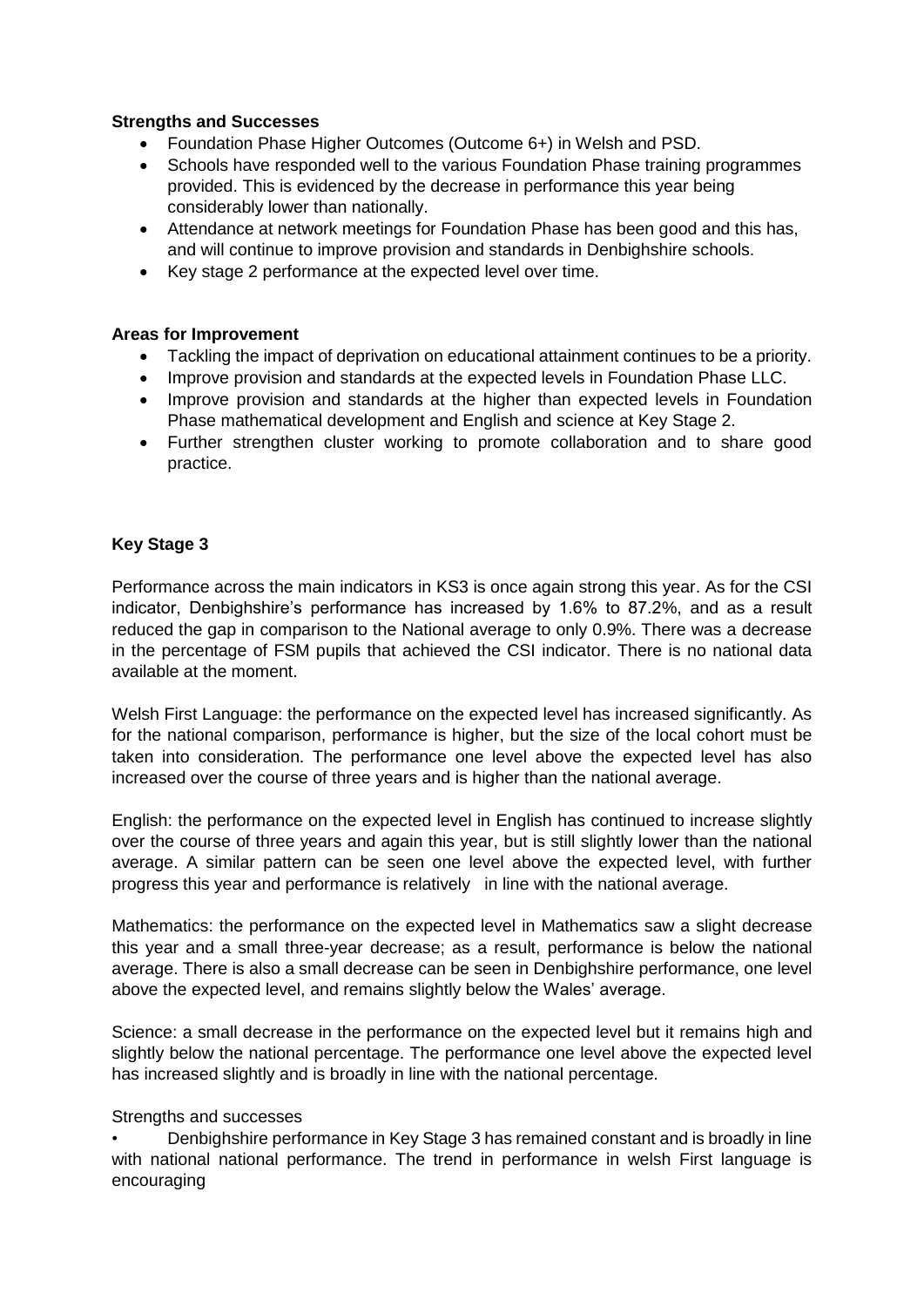Areas for Improvement

• Increase the performance of FSM pupils on the expected levels in the core subjects.

### **Key Stage 4**

#### **Contextual information for 2018 examinations**

Following the changes in 2016-17 there remains significant volatility in GSCE outcomes. Significant changes to the pattern and numbers of pupils sitting exams in the Summer 2018 has had an impact on results as demonstrated in the proportion of grades across all subjects in the A+ to C range in Wales decreasing by 1.2pp to 61.6%. GCSEs are being reformed and 15 updated subjects were sat this summer for the first time. The new GCSE suite of qualifications in Science was examined for the first time in 2018, and coincides with the changes to the performance indications at KS4, to include only GCSE results for Science, as two measures in the capped 9 indicator. As a result, comparison with historical data is not applicable. Schools were able to select pathways from a triple Science route, Double award Science, Double award Applied Science and Single award Applied Science. As the capped 9 indicator includes two Science measures, the majority of schools followed the triple and double award pathways.

There has been significant change to grade boundaries since the Summer of 2017 and November 2017 compared to the Summer of 2018, particularly at C grade in English and mathematics. This has made it difficult for schools to ensure accurate projections and target setting. Initial analysis suggests that schools data has been significantly influenced by registration decisions.

School performance should be considered against its own performance trajectory as it is not appropriate to compare schools against each other due to the different contexts and stages of improvement.

#### **Initial Analysis**

In 2018, there was a decrease in the percentage of each main indicator in comparison with 2017, particularly in Science and the Capped 9 Score.

|                                    | 2017  | 2018  | $+ 1 -$ |
|------------------------------------|-------|-------|---------|
| $TL2+$                             | 50.0  | 47.5  | $-2.5$  |
| TL <sub>2</sub>                    | 63.6  | 59.8  | $-3.8$  |
| TL <sub>1</sub>                    | 90.2  | 87    | $-3.2$  |
| <b>ENGLISH</b>                     | 59.2  | 55.8  | $-3.4$  |
| <b>WELSH</b>                       | 79.3  | 77.6  | $-1.7$  |
| <b>MATHEMATICS</b>                 | 53.5  | 50.8  | $-2.7$  |
| <b>NUMERACY</b>                    | 55.6  | 54    | $-1.6$  |
| <b>MATHEMATICS (Best of the 2)</b> | 58.4  | 57.0  | $-1.4$  |
| <b>SCIENCE</b>                     | 66.8  | 54.3  | $-12.5$ |
| 5A*/A                              | 14.4  | 12.3  | $-2.1$  |
| <b>CAPPED 9 SCORE</b>              | 333.9 | 323.5 | $-10.4$ |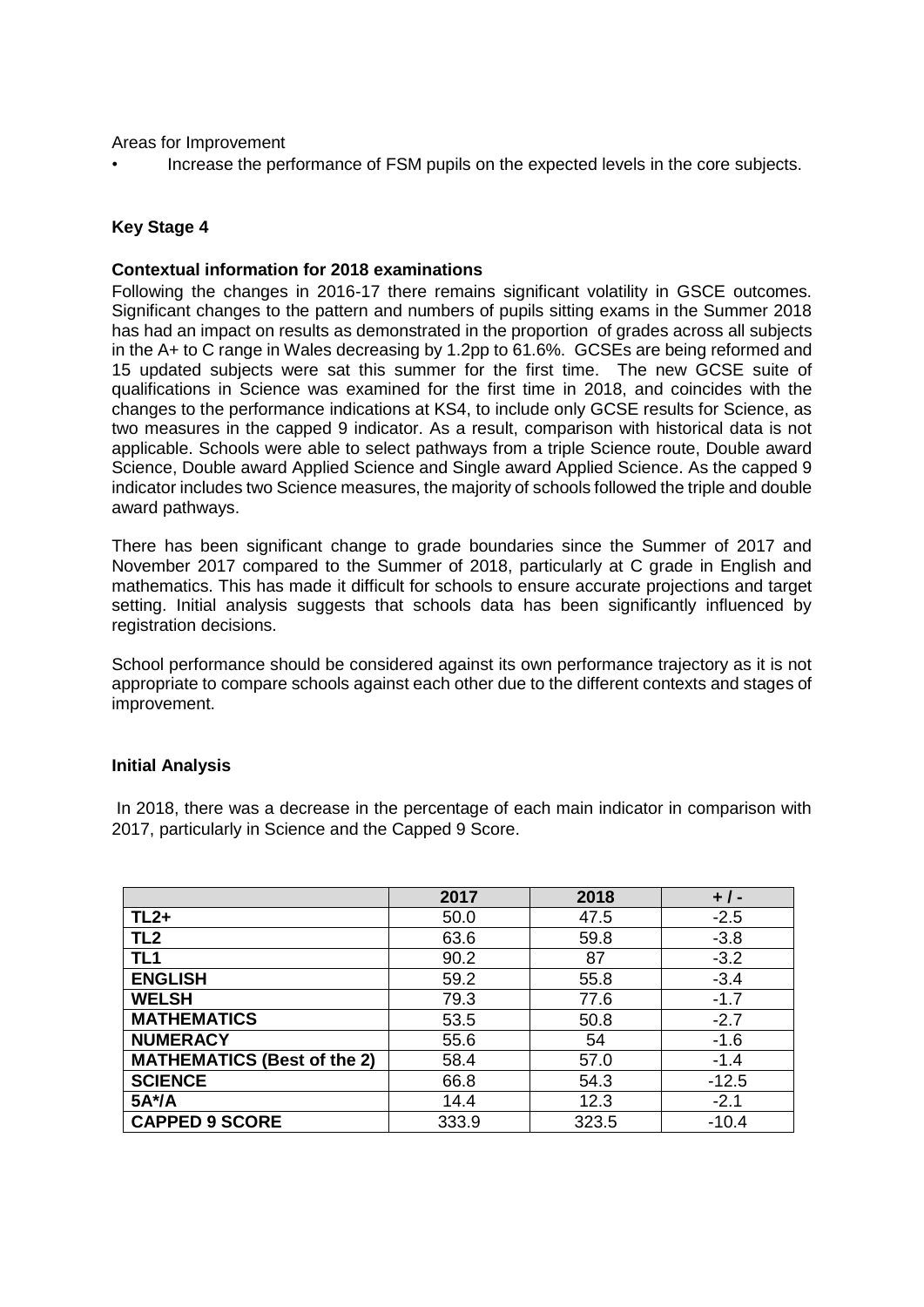Performance in Welsh has remained consistently high. L2 English performance has decreased 3.4% but Denbighshire performance has been significantly hit by a significant spike in 2018 Summer English grade boundaries.

Although 2018 saw a similar and significant increase in mathematics and numeracy grade boundaries, in Denbighshire there is a smaller decrease in Mathematics. As a result, Numeracy and the percentage of learners that achieved one of the two has affected the expected progress in the TL2+ indicator.

Because of the changes in the Science qualification, comparison with 2017 performance is not possible.

#### **Strengths and successes**

- Inclusive schools, it is also noted that there is strong collaboration to develop an extensive and balanced curriculum and provision for all learners.
- Welsh (first language) performance is consistently high.
- Significant improvements in specific schools with regard to some indicators.

#### **Areas for Improvement**

- Ensure that a forensic analysis is undertaken to verify why there has been a significant decrease in the English A\*-C percentages.
- Improve Mathematics and Science performance.
- In specific schools, continue to improve the quality of departmental expertise and leadership in the core subjects.
- Reduce in school variance particularly across core subjects

## **2. INSPECTION PROFILE**

The inspection profile is good across the primary sector in Denbighshire during academic year 2017-2018, no secondary schools were inspected last year. One Estyn undertook an inspection in 9 schools (8 primary schools, no secondary schools and 1 special school). In 8 schools [%], it was announced that no follow-up action was needed and one schools required intensive follow-up category of Estyn Review.

The judgement profile across the 5 inspection areas are indicated below:

| <b>Primary Profile</b>                       | <b>Excellent</b> | Good | Satisfactory Unsatisfactory |
|----------------------------------------------|------------------|------|-----------------------------|
| IA1: Standards                               |                  |      |                             |
| IA2: Well-being and attitudes<br>to learning |                  |      |                             |
| IA3: Teaching and learning<br>experiences    |                  |      |                             |
| IA4: Care support and<br>guidance            |                  |      |                             |
| IA5: Leadership and<br>management            |                  |      |                             |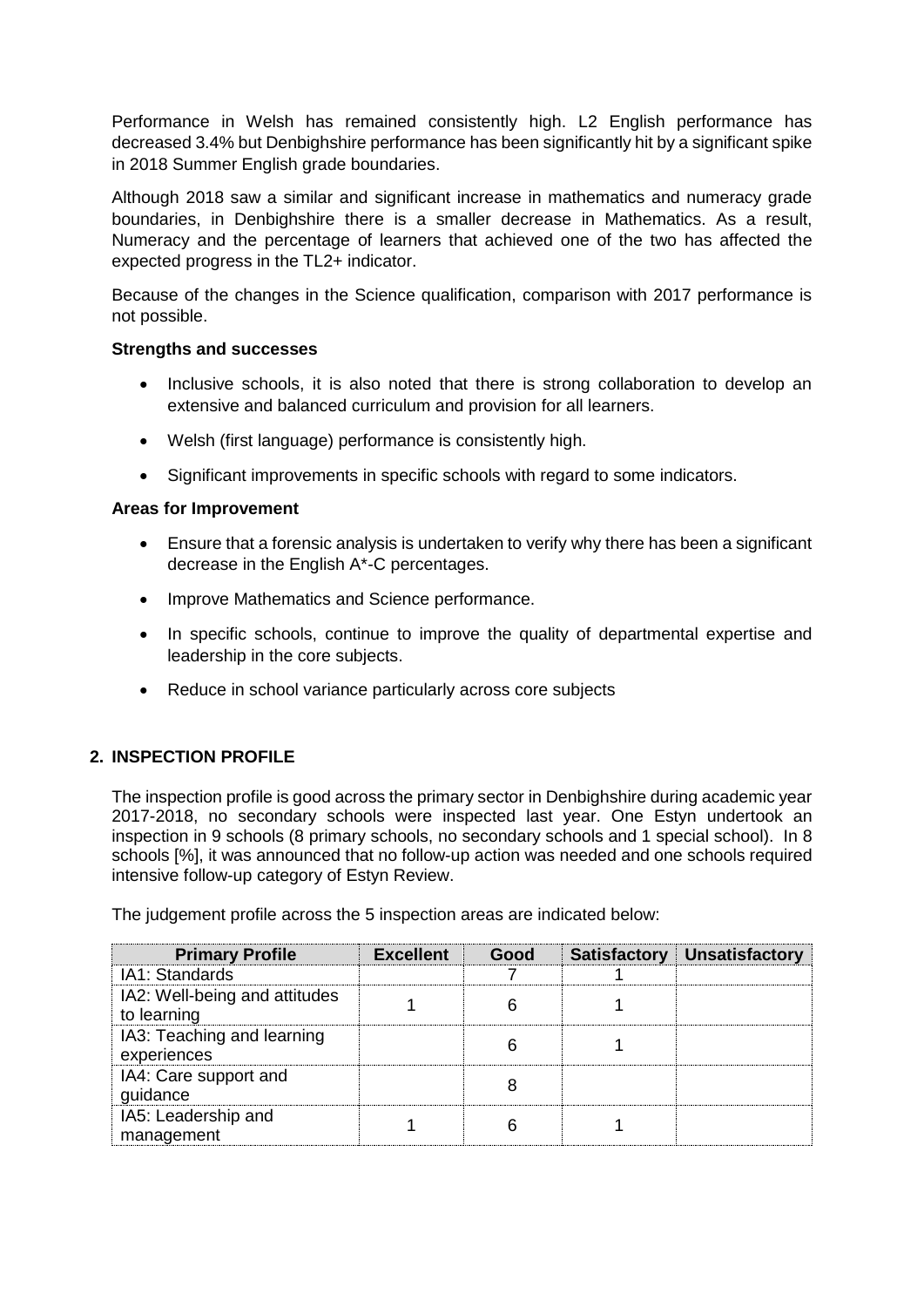| <b>Special School Profile</b>                | <b>Excellent</b> | Good | <b>Satisfactory Unsatisfactory</b> |
|----------------------------------------------|------------------|------|------------------------------------|
| IA1: Standards                               |                  |      |                                    |
| IA2: Well-being and attitudes<br>to learning |                  |      |                                    |
| IA3: Teaching and learning<br>experiences    |                  |      |                                    |
| IA4: Care support and<br>guidance            |                  |      |                                    |
| IA5: Leadership and<br>management            |                  |      |                                    |

# **3. TARGET SETTING**

In May 2018, the Cabinet Secretary for Education published a [Written Statement](https://gov.wales/about/cabinet/cabinetstatements/2018/ks4performmeasures/?lang=en) providing an update on Key Stage 4 school performance measures arrangements for 2019 onwards. This announced the introduction of new 'interim' Key Stage 4 performance measures to be reported against from September 2019 (2018/19 cohort data). These 'interim' measures, based on point scores, will replace the existing suite of Key Stage 4 performance measures, including the Level 1 and Level 2 inclusive measures, from 2019.

In the other key stages, Welsh Government has already legislated to:

- discontinue the routine publication of the Teacher Assessment and National Reading and Numeracy Test data at a school and regional level from 2018/19; and
- ensure that the 2016/17 publication of this data at a school and regional level to the public, partners, stakeholders and policy makers will be the last year that this is done.

Welsh Government (WG) have been urgently considering the school target setting requirements, in view of the changes being brought in, and have been engaging with the sector on how these arrangements could be managed in the short term. However, the required legislative procedure hasn't allowed WG to align the statutory requirements as immediately as desired.

At Key Stage 4, schools are required to set final, reviewed and provisional targets against the percentage of pupils achieving the Level 1 and Level 2 inclusive measures, along with three targets based on self-evaluation. These targets need to be submitted to, and agreed by, the Local Authority no later than 31 December. Given our move away from threshold measures, we recognise that it no longer make sense to require schools to set targets against what will soon become obsolete school performance measures.

The table below sets out the current target setting statutory requirements for the relevant key stages:

| <b>Key Stage 2</b>         | <b>Key Stage 3</b>         | <b>Key Stage 4</b>    |
|----------------------------|----------------------------|-----------------------|
| (Year 6 pupils)            | (Year 9 pupils)            | (Year 11 pupils)      |
| Percentage of pupils       | Percentage of pupils       | Percentage of pupils  |
| achieving Level 4 or above | achieving Level 5 or above | achieving the Level 2 |
| in English                 | in English                 | Threshold including   |
|                            |                            | English/Welsh and     |
|                            |                            | <b>Mathematics</b>    |
| Percentage of pupils       | Percentage of pupils       | Percentage of pupils  |
| achieving Level 4 or above | achieving Level 5 or above | achieving the Level 1 |
| in Welsh first language    | in Welsh first language    | Threshold             |